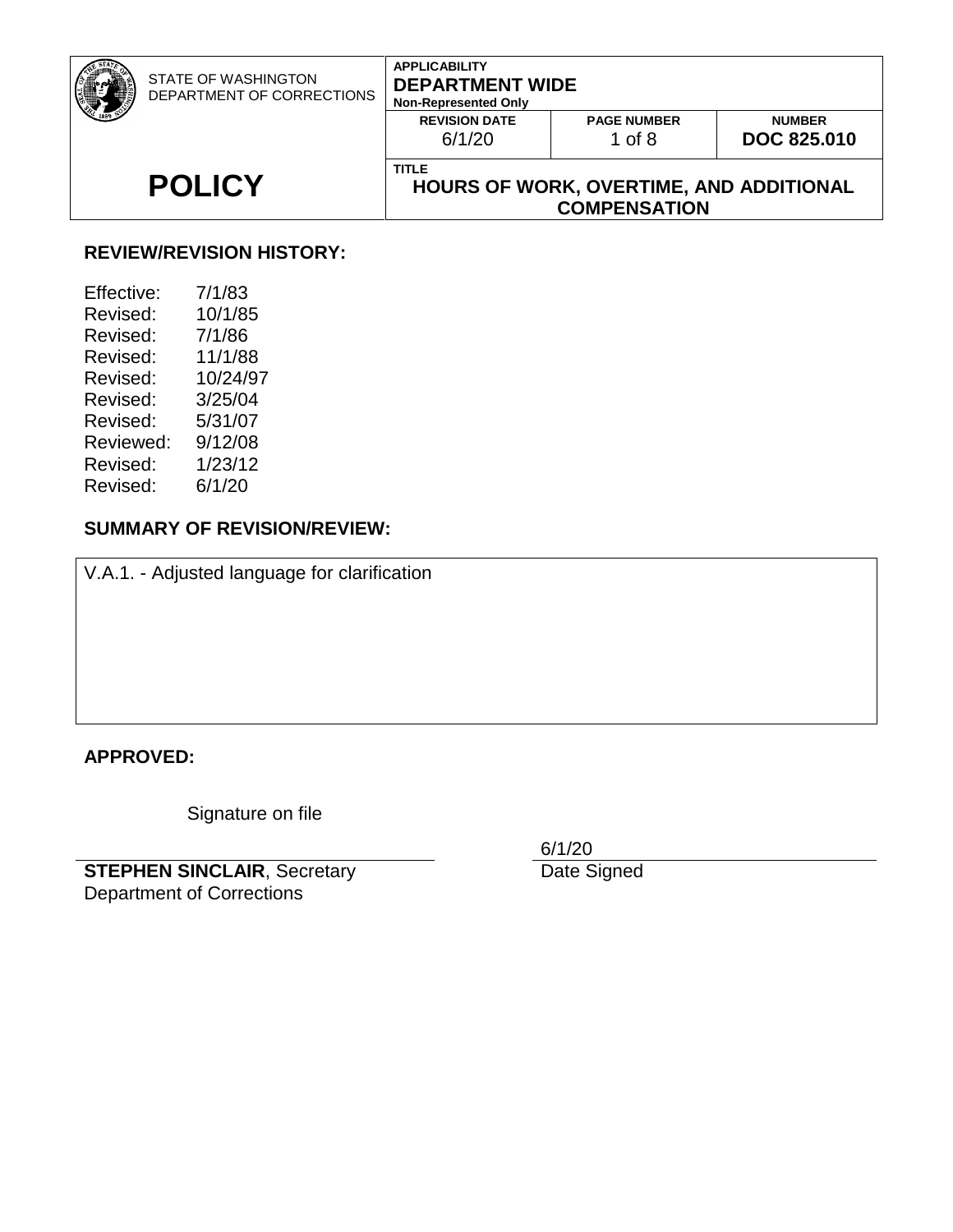| <b>POLICY</b> | <b>Non-Represented Only</b><br><b>REVISION DATE</b><br>6/1/20<br><b>TITLE</b> | <b>PAGE NUMBER</b><br>$2$ of $8$ | <b>NUMBER</b><br><b>DOC 825,010</b> |
|---------------|-------------------------------------------------------------------------------|----------------------------------|-------------------------------------|
|               | HOURS OF WORK, OVERTIME, AND ADDITIONAL<br><b>COMPENSATION</b>                |                                  |                                     |

#### **REFERENCES:**

DOC 100.100 is hereby incorporated in this policy; [RCW 41.06;](http://apps.leg.wa.gov/RCW/default.aspx?cite=41.06) [RCW 42.04.060;](http://apps.leg.wa.gov/RCW/default.aspx?cite=42.04.060) RCW [70.94.521-551;](http://apps.leg.wa.gov/RCW/default.aspx?cite=70.94) [WAC 292-110-020;](https://app.leg.wa.gov/WAC/default.aspx?cite=292-110-020) [WAC 296-126-092;](http://apps.leg.wa.gov/WAC/default.aspx?cite=296-126-092) [WAC 357-28;](http://apps.leg.wa.gov/WAC/default.aspx?cite=357-28) WAC [357-58;](https://apps.leg.wa.gov/wac/default.aspx?cite=357.58) [Executive](https://www.governor.wa.gov/sites/default/files/exe_order/eo_16-07.pdf)  [Order 16-07;](https://www.governor.wa.gov/sites/default/files/exe_order/eo_16-07.pdf) [Fair Labor Standards Act](http://hr.ofm.wa.gov/compensation-job-classes/compensation-administration/fair-labor-standards-act-flsa)

#### **POLICY:**

I. The Department will manage work hours and additional compensation consistent with WAC 357-28 and WAC 357-58.

#### **DIRECTIVE:**

- I. Alternate Work Schedules
	- A. Normal business hours are Monday through Friday 8:00 a.m. to 5:00 p.m. and the standard workweek is 12:00 a.m. Sunday through 11:59 p.m. Saturday. When appropriate, Appointing Authorities are encouraged to consider alternate work schedules to:
		- 1. Enhance employee work/life balance,
		- 2. Increase recruitment and retention,
		- 3. Manage the need for overtime,
		- 4. Gain flexibility in enhancing services to the organization,
		- 5. Assist with meeting commute trip reduction goals,
		- 6. Reduce transportation-related greenhouse gas emissions, and/or
		- 7. Provide desirable schedules for employees.
	- B. Upon review of the supervisor's recommendation, Appointing Authorities may approve alternate work schedules (i.e., flex time, telework, and/or compressed workweek) while ensuring employee coverage for normal business hours and requirements.
	- C. Work schedule variations require prior approval from the supervisor and written authorization from the Appointing Authority using DOC 03-138 Alternate Workweek Schedule and will be monitored by supervisors.
		- 1. If business needs are not being met, supervisors may recommend reverting to the previous schedule to the Appointing Authority. If the Appointing Authority approves, the employee will receive notice 7 days before the effective date.
	- D. DOC 03-138 Alternate Workweek Schedule is not required when the supervisor approves a temporary schedule adjustment for: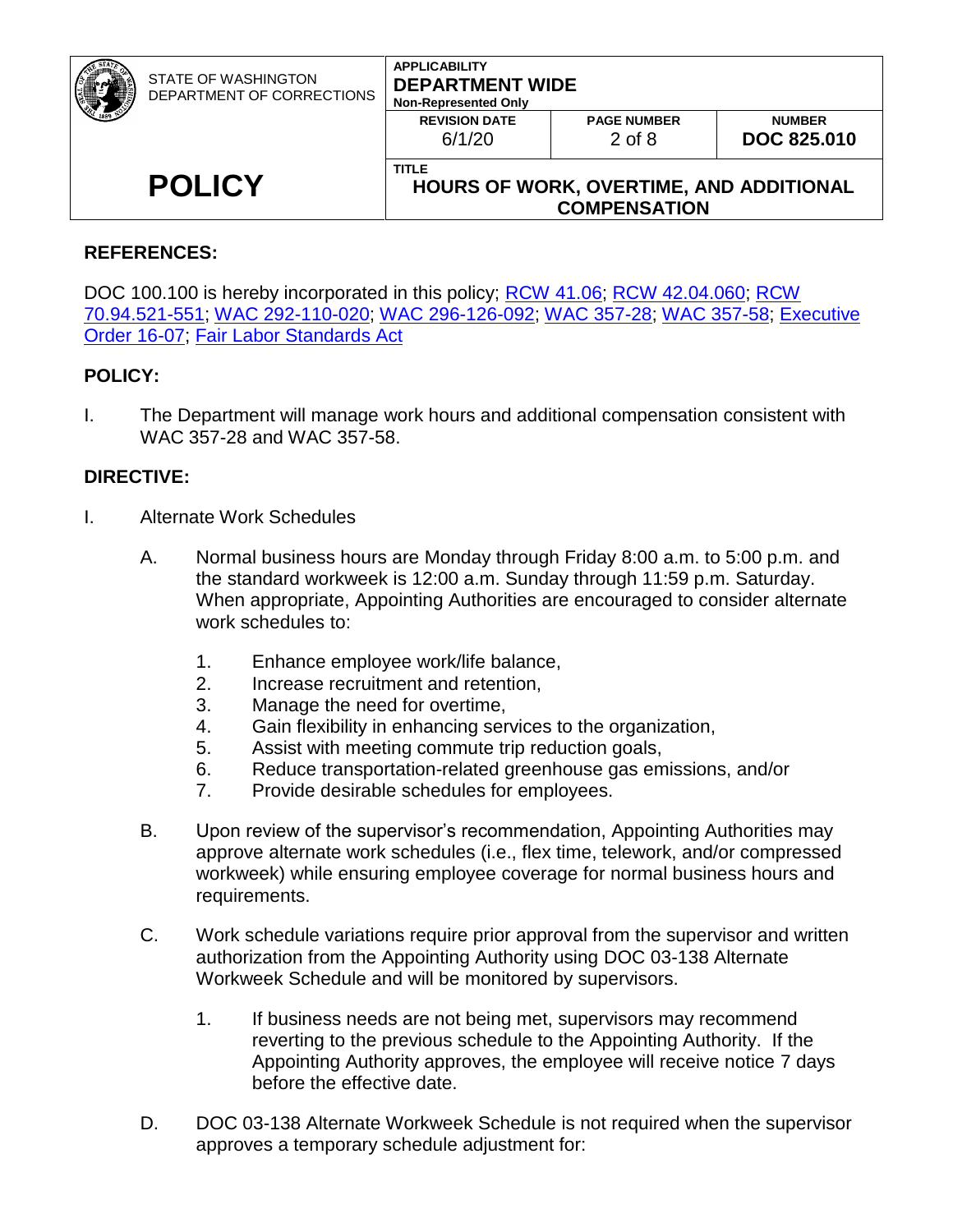| <b>POLICY</b>                                           | <b>TITLE</b>                                                                  | HOURS OF WORK, OVERTIME, AND ADDITIONAL<br><b>COMPENSATION</b> |                                     |
|---------------------------------------------------------|-------------------------------------------------------------------------------|----------------------------------------------------------------|-------------------------------------|
|                                                         | <b>REVISION DATE</b><br>6/1/20                                                | <b>PAGE NUMBER</b><br>$3$ of $8$                               | <b>NUMBER</b><br><b>DOC 825,010</b> |
| <b>STATE OF WASHINGTON</b><br>DEPARTMENT OF CORRECTIONS | <b>APPLICABILITY</b><br><b>DEPARTMENT WIDE</b><br><b>Non-Represented Only</b> |                                                                |                                     |

- 1. The same number of hours within the scheduled workday.
- 2. To accommodate an employee's appointment or other practical reason.
- II. Supervisor Responsibilities
	- A. Supervisors will establish employee work schedules, inform employees of attendance expectations, and ensure absences are documented in Employee Self Service (ESS) or on a leave slip. Supervisors will notify payroll of long-term absences.
	- B. Supervisors will work to ensure that employees do not work or volunteer for additional workhours that have not been previously approved, and will result in working outside their assigned work schedule or may result in overtime.
		- 1. Managers and supervisors will delegate work to minimize the need for overtime.
	- C. Positions will be determined to be overtime eligible or overtime exempt at the time the position is allocated. This determination will be identified in the position description. Employees will be notified whether their position is overtime eligible or overtime exempt in their appointment letter. Employees will be notified of any subsequent changes in writing.
- III. Employee Responsibilities
	- A. Employees will be responsible for abiding by their work schedule and complying with the provisions for overtime.
		- 1. Employees will not perform work (e.g., reading or responding to emails, making business calls, taking online training) outside their assigned work schedule without receiving prior authorization from their supervisor.
		- 2. Employees are expected to observe normal working hours unless work requirements call for varying the schedule to complete duties within the 40 hour workweek.
		- 3. Except in an emergency, approval from the supervisor is required prior to deviating from normal working hours or working additional hours,
	- B. Overtime eligible employees qualify for call-back pay (i.e., earned when an employee is requested to return to work due to an emergency after they have left work or is paid in leave status).
	- C. Leave with pay will not be considered time worked.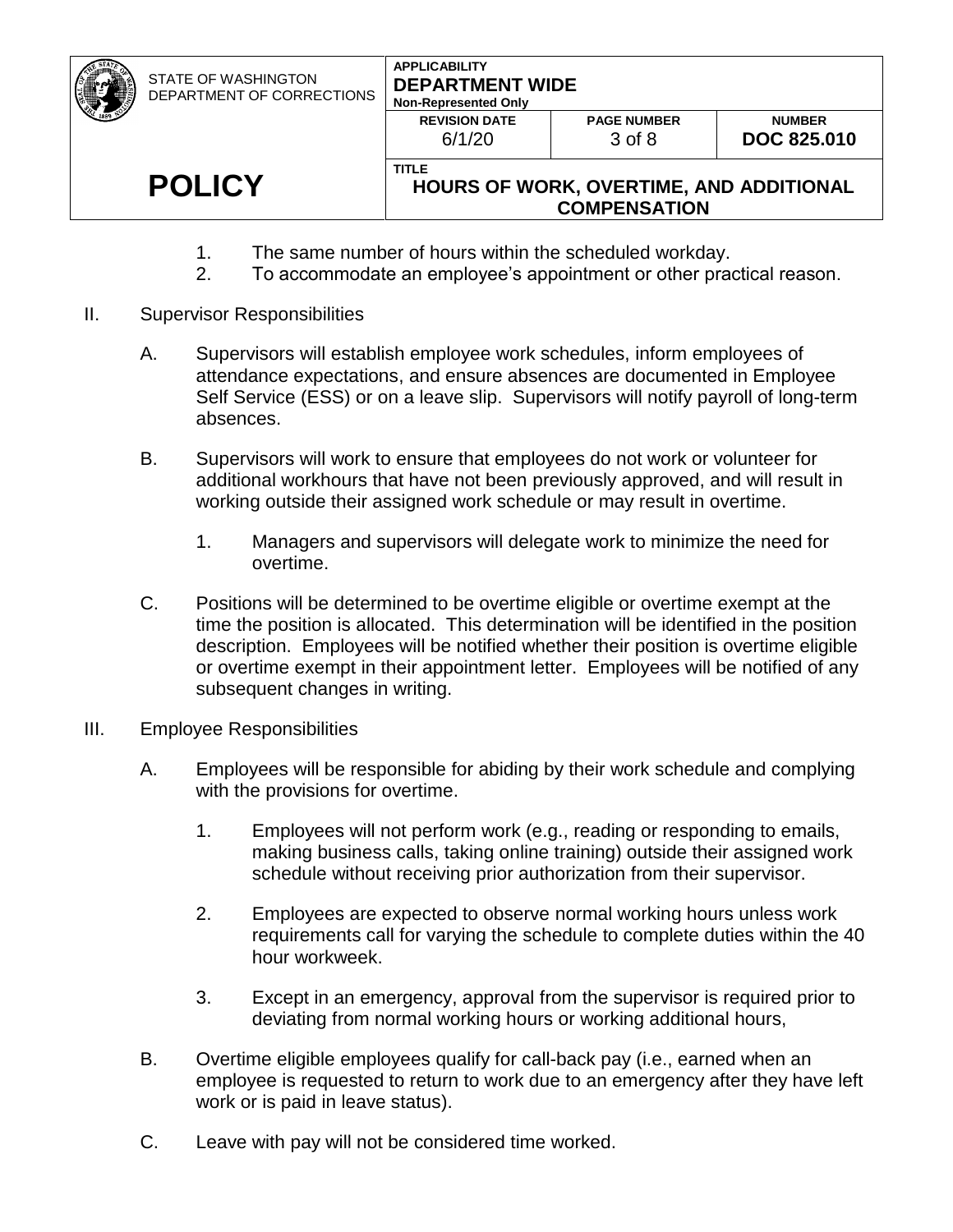| <b>POLICY</b>                                           | 6/1/20<br><b>TITLE</b>                                                        | 4 of 8<br>HOURS OF WORK, OVERTIME, AND ADDITIONAL<br><b>COMPENSATION</b> | <b>DOC 825,010</b> |
|---------------------------------------------------------|-------------------------------------------------------------------------------|--------------------------------------------------------------------------|--------------------|
|                                                         | <b>REVISION DATE</b>                                                          | <b>PAGE NUMBER</b>                                                       | <b>NUMBER</b>      |
| <b>STATE OF WASHINGTON</b><br>DEPARTMENT OF CORRECTIONS | <b>APPLICABILITY</b><br><b>DEPARTMENT WIDE</b><br><b>Non-Represented Only</b> |                                                                          |                    |

- IV. Overtime Eligible Positions
	- A. Positions that are overtime eligible are covered by the provisions of the Fair Labor Standards Act. Management retains the right to determine when overtime is necessary.
	- B. Employees will be compensated for additional hours worked if necessary for them to work beyond their regular schedule.
	- C. The following conditions qualify for overtime:
		- 1. Working in excess of 40 hours in a workweek.
		- 2. Working on a state-recognized holiday.
		- 3. Full-time employees working on a regular day off.
	- D. Paid holidays and call-backs will be considered time worked.
	- E. Leave with pay will not be considered time worked.
	- F. Part-time employees will be compensated for paid holidays, including their personal holiday, on a prorated basis based on the requirements for full-time work.
- V. Overtime Compensation
	- A. Overtime will be reported by the last day of the pay period using DOC 03-022 Overtime Request/Approval.
		- 1. Supervisors will submit only one form to the appropriate overtime leave shared mailbox.
		- 2. Non-custody employees will report overtime using the Time Card System.
			- a. Supervisors will review timecards for accuracy each week, at the end of the standard workweek, and before the last day of the pay period. The supervisor will work with the employee to make any necessary corrections to ensure accuracy and timeliness.
	- B. Overtime will be compensated at the rate of time and one half, either by cash payment or compensatory time.
		- 1. Cash payment for required overtime will be based on the regular rate for the pay period in which the overtime was worked. Cash compensation should normally be paid on the payday for the pay period in which the overtime was earned.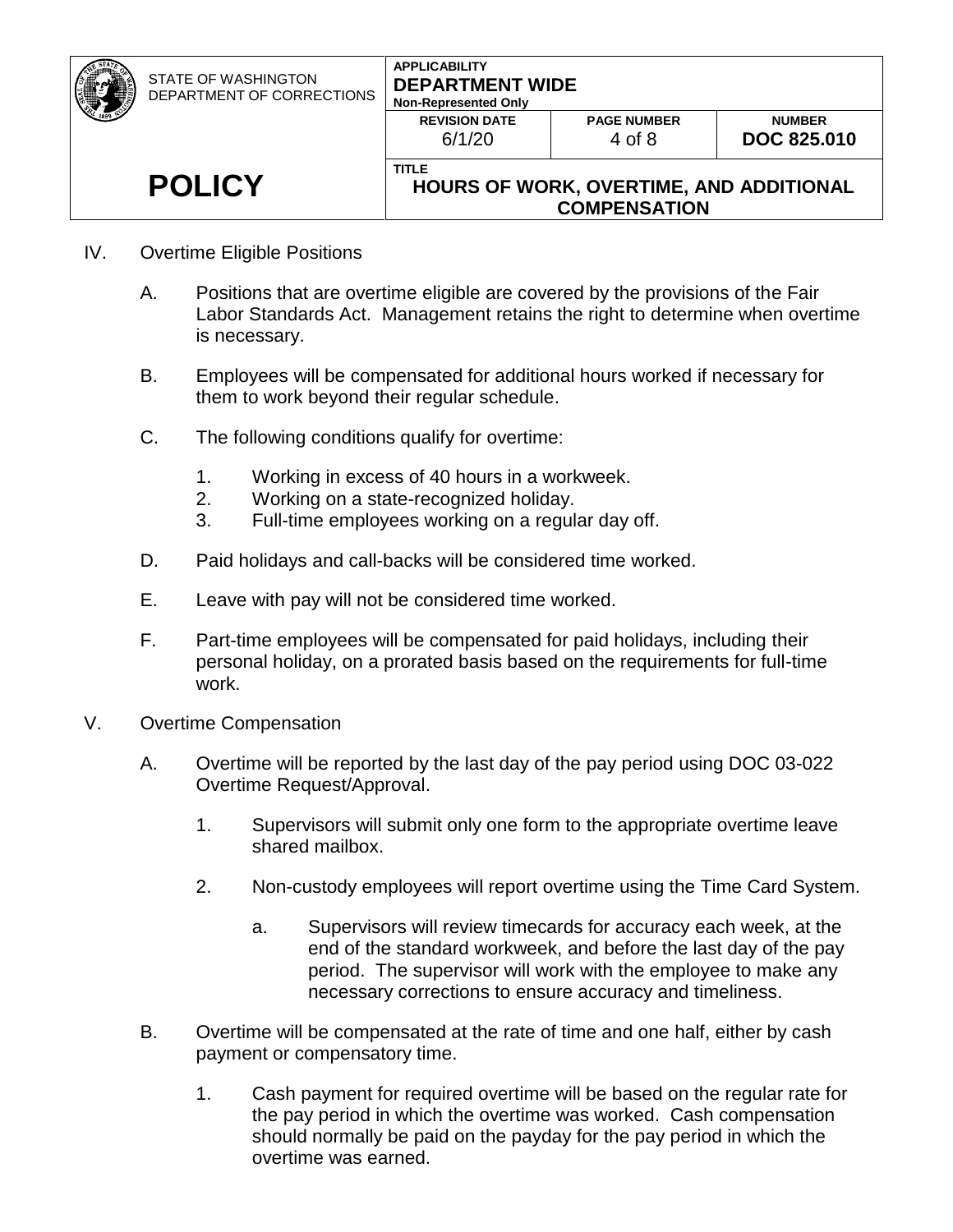| STATE OF WASHINGTON<br>DEPARTMENT OF CORRECTIONS | <b>APPLICABILITY</b><br><b>DEPARTMENT WIDE</b><br><b>Non-Represented Only</b><br><b>REVISION DATE</b><br>6/1/20 | <b>PAGE NUMBER</b><br>$5$ of $8$                               | <b>NUMBER</b><br><b>DOC 825,010</b> |
|--------------------------------------------------|-----------------------------------------------------------------------------------------------------------------|----------------------------------------------------------------|-------------------------------------|
| <b>POLICY</b>                                    | <b>TITLE</b>                                                                                                    | HOURS OF WORK, OVERTIME, AND ADDITIONAL<br><b>COMPENSATION</b> |                                     |

- 2. Compensatory time will be:
	- a. Accrued up to a maximum balance of 240 hours. Lieutenants in Washington Management Services (WMS) positions may accrue a maximum balance of 480 hours.
	- b. Used before vacation leave or leave without pay, unless it would cause the employee to exceed the vacation leave maximum and lose vacation leave.
- 3. Compensatory time will be cashed out as follows:
	- a. At the end of each biennium.
	- b. Upon separation or transfer to another state agency.
	- c. Upon moving to a position designated as overtime exempt.
		- 1) The employee may request a cash out if appointed to a nonpermanent overtime exempt position.
		- 2) Exceptions may be granted by the Appointing Authority to defer compensatory time balances.
			- a) Deferred time may not be used or cashed out until the employee returns to an overtime eligible position.
- 4. Compensatory time may be transferred when moving within the Department.
- C. Employees required to restrict off-duty activities to immediately be available to work will receive standby pay.
- D. Employees in overtime eligible positions not on standby status may be eligible for call-back pay as identified by the Washington State Office of Financial Management. Two hours pay is guaranteed for employees called back to work.
	- 1. A cancellation of the call-back by the Appointing Authority will not waive the guaranteed pay.
- VI. Overtime Exempt Positions
	- A. Employees in overtime exempt positions are not authorized to receive overtime compensation.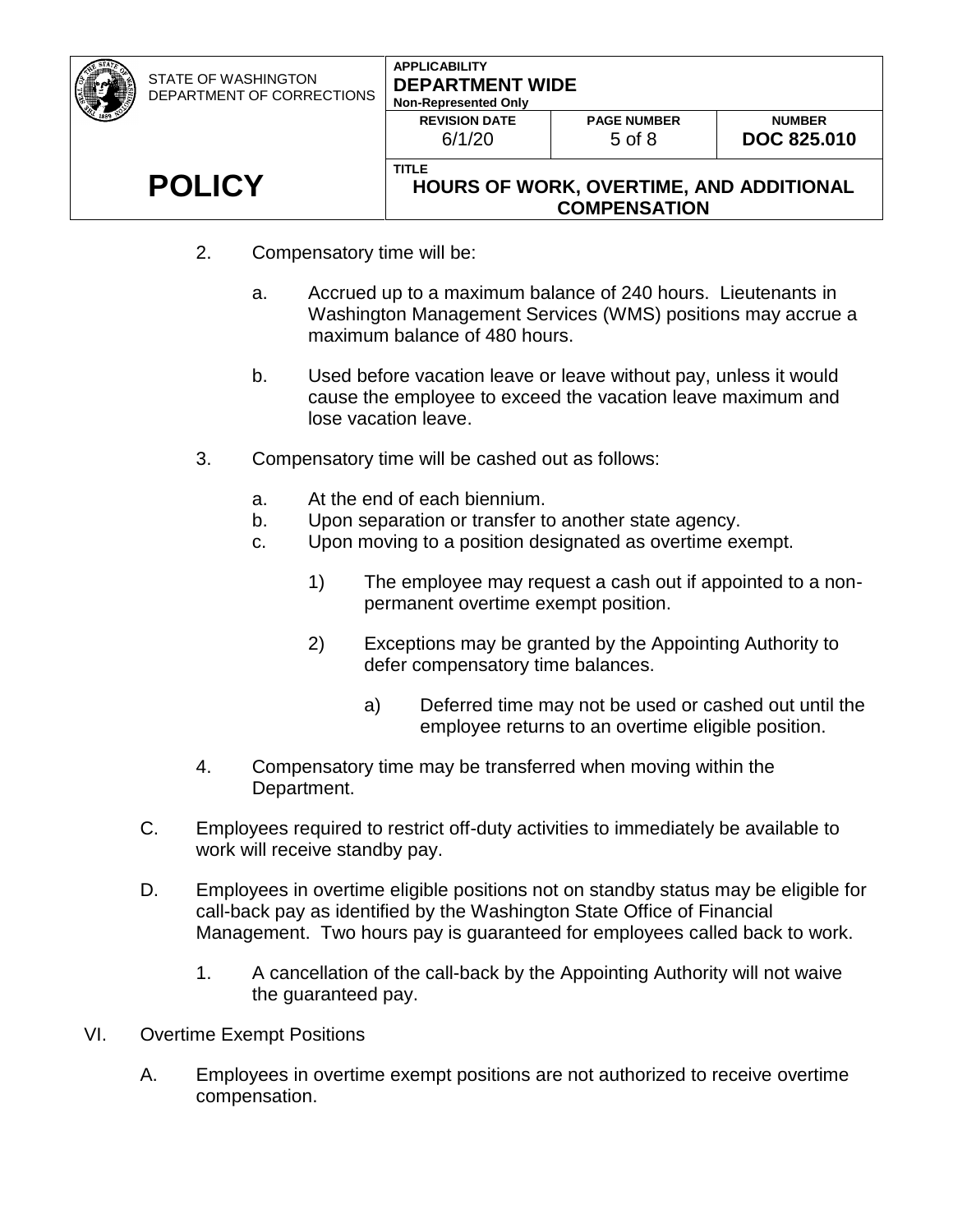| <b>POLICY</b>                                           | <b>TITLE</b><br>HOURS OF WORK, OVERTIME, AND ADDITIONAL<br><b>COMPENSATION</b> |                              |                                     |
|---------------------------------------------------------|--------------------------------------------------------------------------------|------------------------------|-------------------------------------|
|                                                         | <b>REVISION DATE</b><br>6/1/20                                                 | <b>PAGE NUMBER</b><br>6 of 8 | <b>NUMBER</b><br><b>DOC 825,010</b> |
| <b>STATE OF WASHINGTON</b><br>DEPARTMENT OF CORRECTIONS | <b>APPLICABILITY</b><br><b>DEPARTMENT WIDE</b><br><b>Non-Represented Only</b>  |                              |                                     |

- 1. When an employee is required to work beyond 45 hours per week, adjustments to the work schedule will be made within a 2 week time period to offset the additional hours worked.
	- a. Employees will consult with their supervisor and receive approval prior to schedule adjustments.
- B. The Appointing Authority/designee may authorize exchange time for extraordinary circumstances (e.g., deployment from primary work location, emergencies, incidents/significant events, specialty team deployment) where excessive work hours are required that do not allow the employee to adjust their work schedule.
- C. Employees will be expected to manage work time in order to avoid exchange time accumulation.
	- 1. When determining eligibility for accrual of exchange time, the following provisions apply:
		- a. Leave with pay will not be considered time worked.
		- b. Paid holidays will be considered time worked.
	- 2. Exchange time will be:
		- a. Accrued at straight time, up to a maximum of 80 hours in a month and maximum balance of 160 hours, unless otherwise approved by the appropriate Assistant Secretary.
		- b. Used before vacation leave or leave without pay unless it would cause the employee to exceed the vacation leave maximum of 240 hours and lose vacation leave.
- D. Exchange time is not intended to be cashed out. If the accrual and/or use of exchange time is not practicable, the appropriate Assistant Secretary/designee may authorize compensation at the straight time rate.
	- 1. Requests will be submitted using DOC 03-525 Overtime Exempt Additional Compensation Request.
	- 2. Exchange time will not be cashed out during the month of February.
- E. Exchange time may be transferred between work units, but not be transferred between state agencies.
- VII. Specialty Team Members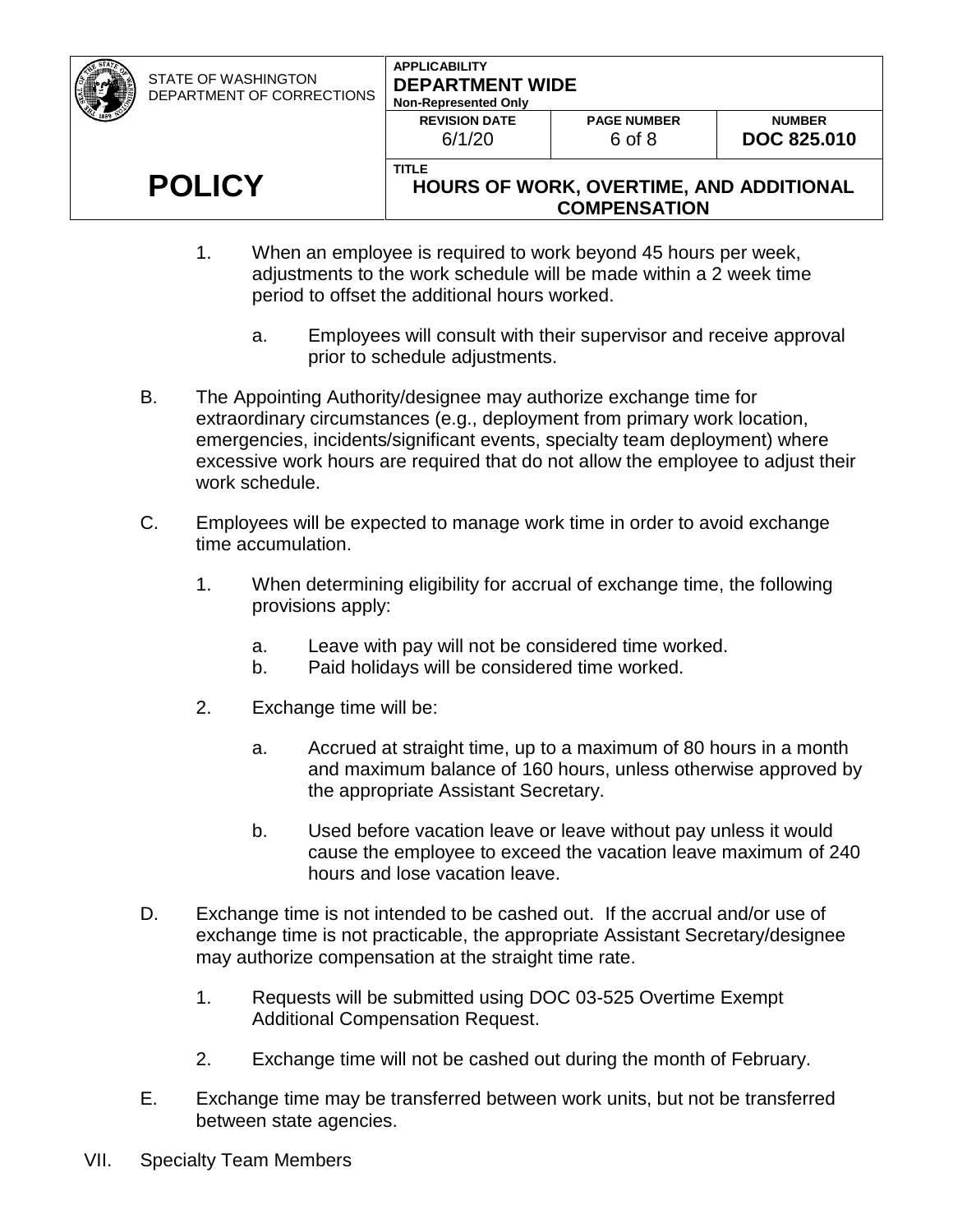STATE OF WASHINGTON DEPARTMENT OF CORRECTIONS

#### **APPLICABILITY DEPARTMENT WIDE Non-Repre**

| -Represented Only              |                              |                 |
|--------------------------------|------------------------------|-----------------|
| <b>REVISION DATE</b><br>6/1/20 | <b>PAGE NUMBER</b><br>7 of 8 | DO <sub>0</sub> |
|                                |                              |                 |

# **POLICY**

#### **HOURS OF WORK, OVERTIME, AND ADDITIONAL COMPENSATION**

- A. Specialty Team members are authorized to receive compensation in addition to assignment pay, which may include standby pay.
	- 1. Team members must receive an assignment that has caused them to work beyond 45 hours in the workweek.
	- 2. Travel time to and from an assignment is compensable.

**TITLE**

- 3. Days off will be determined by the Incident Commander.
- B. Qualifying assignments include:
	- 1. Activation by an Incident Commander or the Department Emergency Operations Center, and/or
	- 2. Deployment under an Emergency Management Assistance Compact through the Washington State Emergency Management Division.
		- a. Prior to demobilization, employees must provide contact, payroll, and certification information to the Incident Commander or Team Leader.
- VIII. Additional Compensation
	- A. The Secretary may authorize standby pay for employees in overtime exempt positions at the rate of \$25.00 per day.
	- B. Assignment pay may be granted as outlined by the Washington State Office of Financial Management.
	- C. Employees in overtime exempt positions activated by an Incident Commander or the Department Emergency Operations Center may be eligible for critical incident pay at the straight time rate when preapproved by the Secretary.
		- 1. DOC 03-525 Overtime Exempt Additional Compensation Request will be submitted to request payment.
	- D. Shift premium pay for overtime employees, including Lieutenants in WMS positions, will be paid as specified in the compensation plan and consistent with WAC 357-28-190.
- IX. Meals and Rest Periods
	- A. Employees will be allowed a meal period of at least 30 minutes, which begins no less than 2 hours and no more than 5 hours from the beginning of the shift.